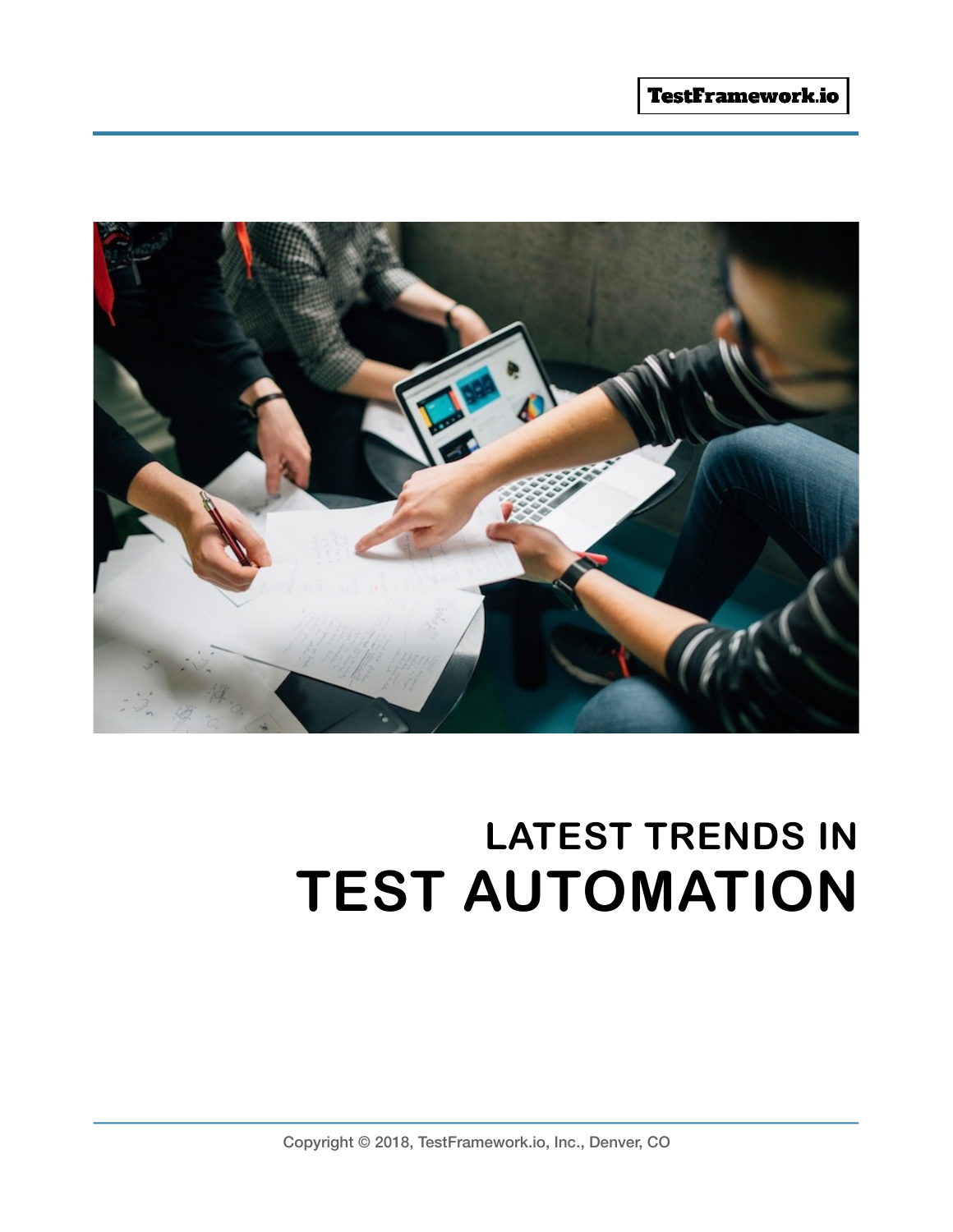TestFramework.io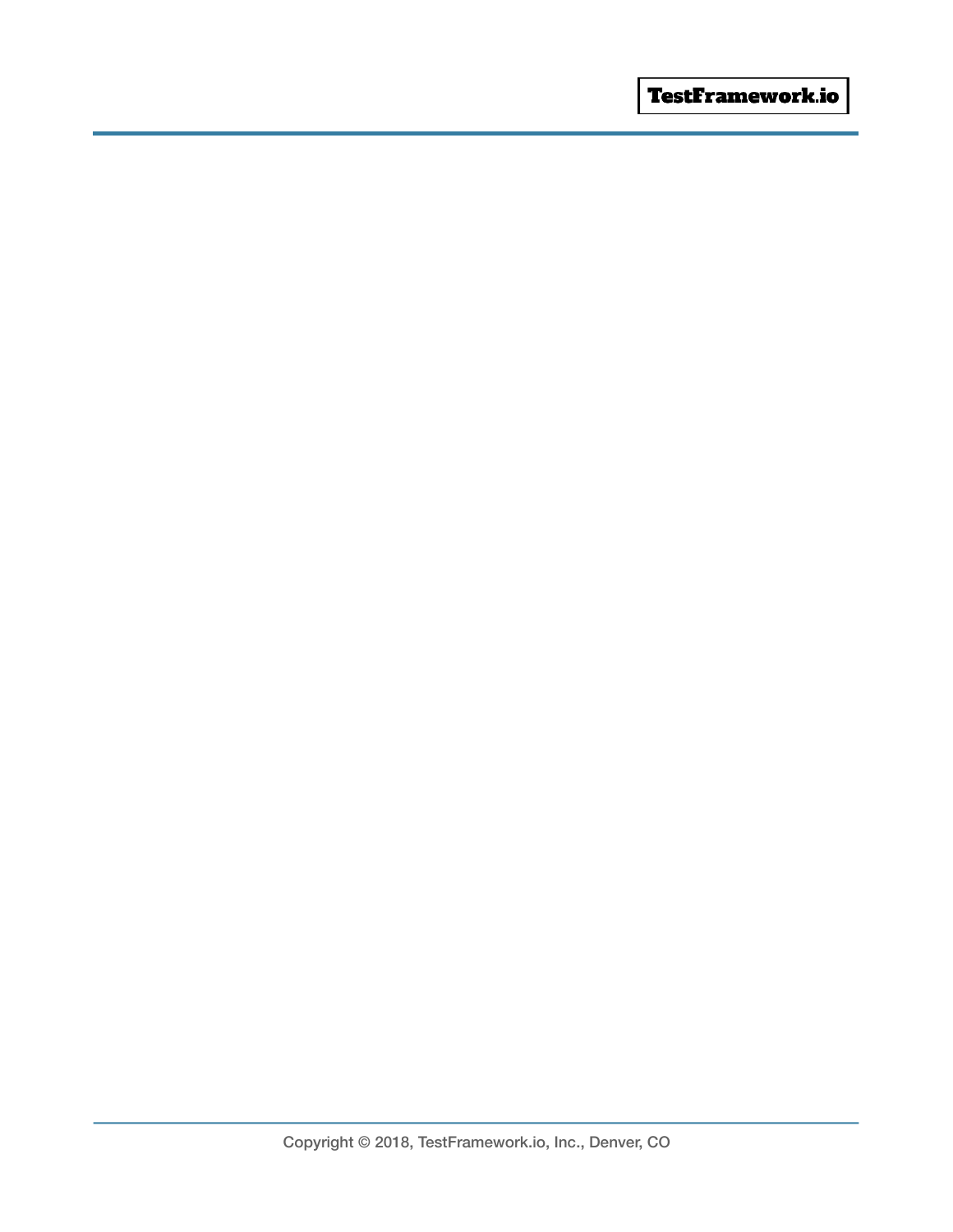One of the ongoing trends in the QA industry for the last few years has been Test Automation and Continuous Testing, and this trend is going to continue in 2018 as well. While CI/CD, DevOps and Test Frameworks will remain prominent themes in the coming year, several new technologies are affecting what we test and how we test.

Expect to see more open-source testing frameworks in JavaScript land, more artificial intelligence (AI) capabilities embedded in the tools you use and more innovation coming from commercial tool vendors. Another continuing trend is combination of functional testing with performance testing - (think of it as Selenium combined with your Jmeter tests). Also expect to see lots of new development in Behavior Driven Development (BDD Testing), and how it is adopted in an Agile organization. Automatic test scenario generation is another area which we are working on with several of our clients.

Here is a full rundown of the state of the software test automation.

#### **IoT Testing**

IoT (Internet of Things) is affecting the testing field significantly. Traditional methods of automation like Selenium are rendered useless in an embedded environment. We are seeing more and more Python and C/C++ based test frameworks that perform unit testing, integration testing and system testing. Most test frameworks are testing APIs exported by these embedded libraries, where quite a few of them are calling into the embedded code to perform unit testing. This requires specialized test engineers with significant Software Development experience - and we see more Software Developers will be deployed to automation testing roles. Python is probably the language of choice for IOT test framework development - because of its ability to call into C code directly with ctypes package.

Another new trend is the DevOps environment for IoT is starting to get standardized. So far, we have seen mostly ad-hoc implementations of a CI environment - but we have been working on standardizing the IoT CI environment. We have pre-built solutions in place for build management, tests management, image loading, deployment of IoT images on different devices, A/B Testing for IoT devices with different builds etc.

#### **Continuous Testing**

Continuous Testing is another trend from last year that still continues to date. We have seen an explosion of DevOps and CI/CD frameworks in the past, and this year the trend continues with newer frameworks like Nevercode and Codefresh.

Another trend in Continuous Testing is AI based risk assessment for each release. Previously, this operation was manually performed to determine which releases can be deployed for an application. We have implemented couple of CI/CD platforms that perform automatic AI based A/B deployment of the application.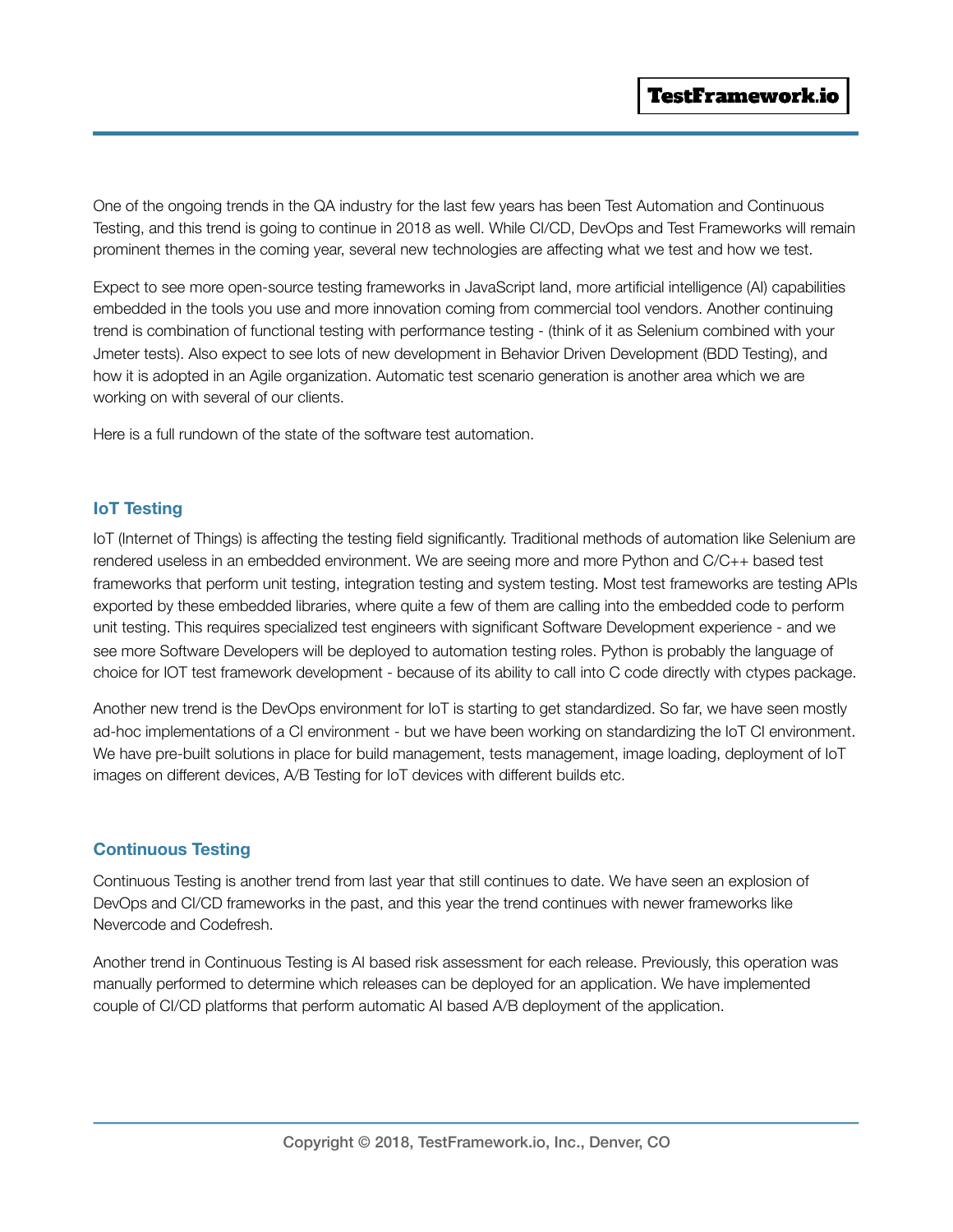### **AI Based Testing**

AI based testing methodologies have become more than just a buzz word and entered mainstream testing practices. AI and automation are two parallel aspects of testing - automation is used for functional testing and AI is used for Visual Testing. AI based visual testing - including look and feel testing and giving a quick run-down of visual changes per build is an immensely helpful method for release validation. We have worked on implementing Applitools based visual testing solutions at different clients in Denver.

Though strictly speaking, Visual Testing is not AI based currently. The image comparison algorithms are traditional gradient classification based, but most in the industry refer to this this as AI based testing.

Few other unique tools that we have worked on can automate many tasks intelligently.

- Test Suite Optimization: we have developed few tools that analyze log patterns and identify which test cases are repetitive or duplicate.
- Defect Identification using Log analysis: Highlights software defects based on log analysis.
- Automatic Test Scenario Generation similar to Swagger.

#### **Open-source Testing Frameworks**

One of the growing trends we have been seeing over the past few years - has been the move away from traditional enterprise Testing solutions like HP QC, ALM, UFT, IBM etc. We are seeing increased adoption of Opensource testing platforms across organizations of all sizes. We have personally migrated several of our clients' Test Frameworks from HP QC/UFT towards other open-source solutions. Though there is coding involved with these open-source solutions, they are highly customizable and maintainable over the long run. We predict that these open-source solutions would continue to gain more traction as we progress into 2018.



Copyright © 2018, TestFramework.io, Inc., Denver, CO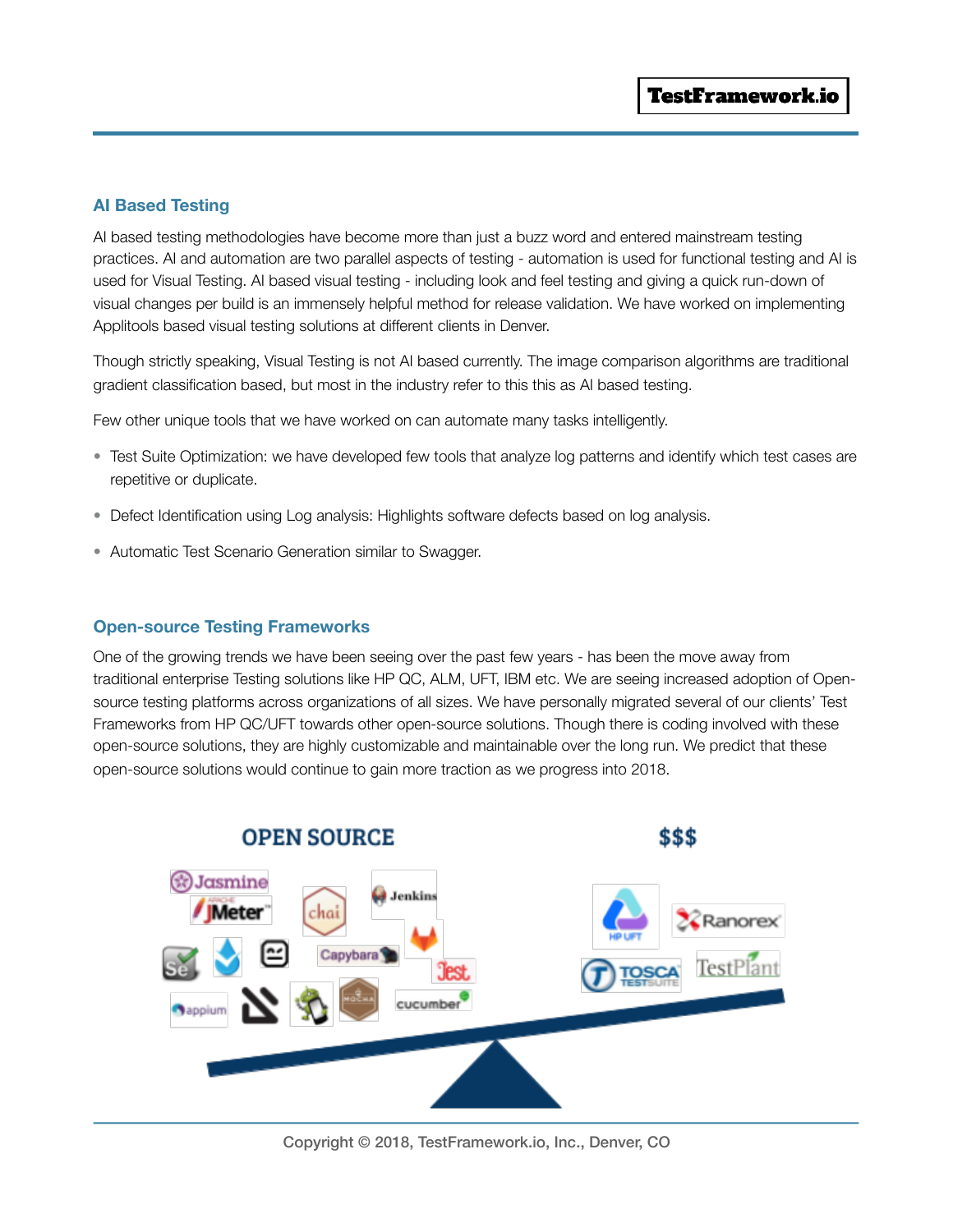# **Merging of Agile and DevOps**

The key principle of DevOps is that the Development team, Test team and Operations Team collaborate to get out the software releases seamlessly. It means centralized or segregated QA departments are now having to merge with development and ops teams to provide testing services on-demand for various releases. Testing is becoming more progressive, iterative and integrated with the application development and deployment processes.

We are seeing adoption of BDD based testing mechanisms that allow iterative testing for new features developed over a sprint cycle. BDD stands for Behavior Driven Development, which itself is derived from Acceptance Test Driven Development (ATDD). BDD forces teams to come up with Test Scenarios along with the requirement gathering. The test scenarios are immediately written down and checked in into CI system to force the CI system to show failures for these scenarios. The goal of the development and QA teams during the Sprint now becomes making these scenarios pass. This new mechanism of testing framework development - is novel in its approach and well suited in an Agile environment. We are seeing a large number of our clients are moving to BDD based test development in their Agile practices.



# **Performance Testing to Performance Engineering**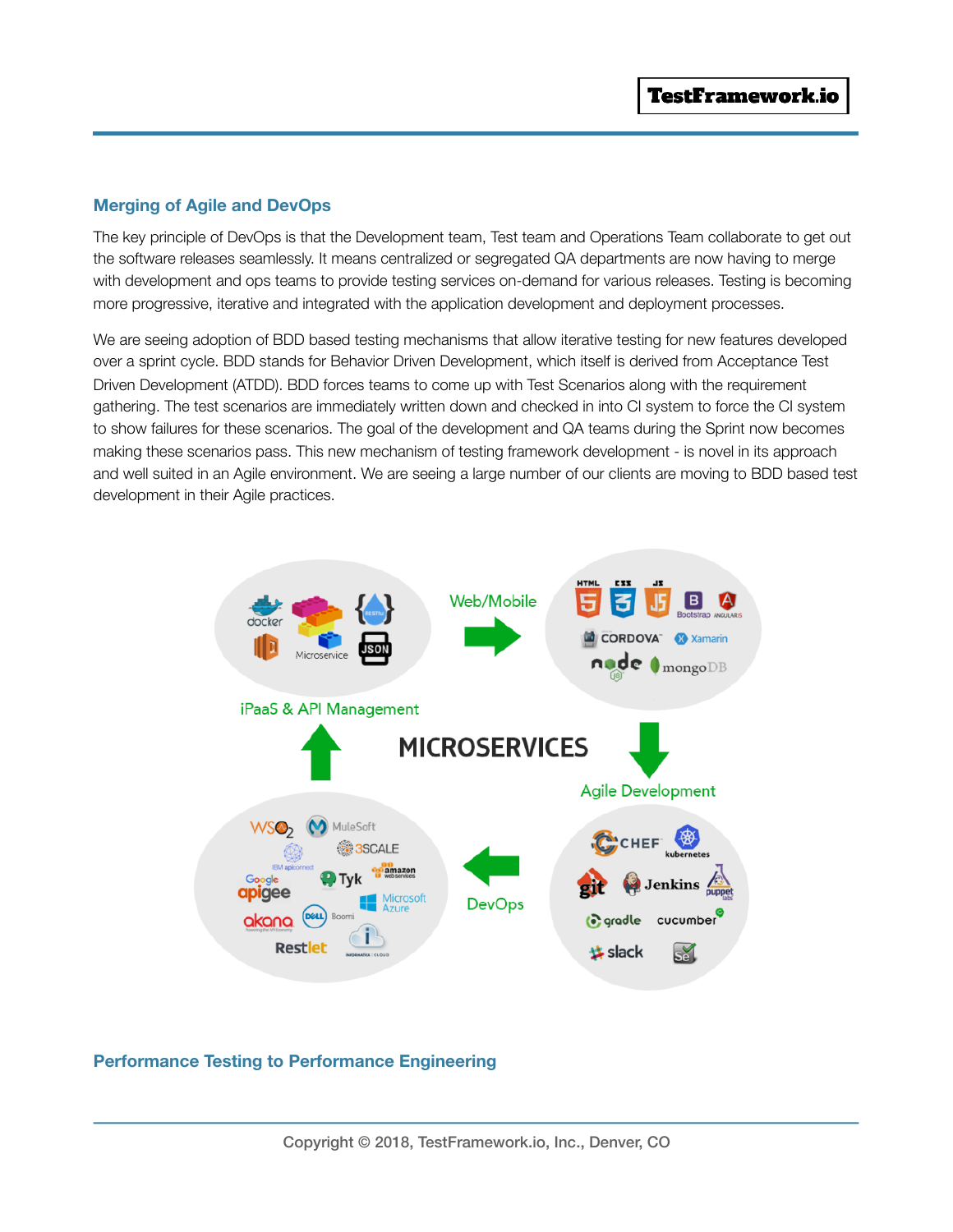One of the key trends in testing has been the continuous shift of Performance testing role into a full-fledged Performance Engineering role. Performance engineering now includes not only the testing aspects, but also monitoring performance of the system, automatic scaling of resources, A/B testing, ELBs, database optimizations, bottleneck identifications and monitoring. Several cloud based tools are now available to accurately monitor various performance parameters on different cloud resources and a dashboard monitoring of all resources with alerts has been one of the main part of our work at various clients.

# **Micro Services Testing**

As more and more applications are moving towards the micro-services model, the test architecture is also moving towards micro-services testing model. Previously QA for the product followed a black-box testing model, but now, with micro services testing, we are moving towards a gray-box testing model.

Micro-services testing includes API Testing, Database Testing, Auth Service/Search service testing etc. We can call this testing model as more of a component-testing model instead of testing an integrated product.

Micro-services testing allows us to catch issues in advance and prior to the big-bang integration of all the changes. It is still a level higher than unit-testing, as components have to be completely defined and testing is based on the external APIs of these components.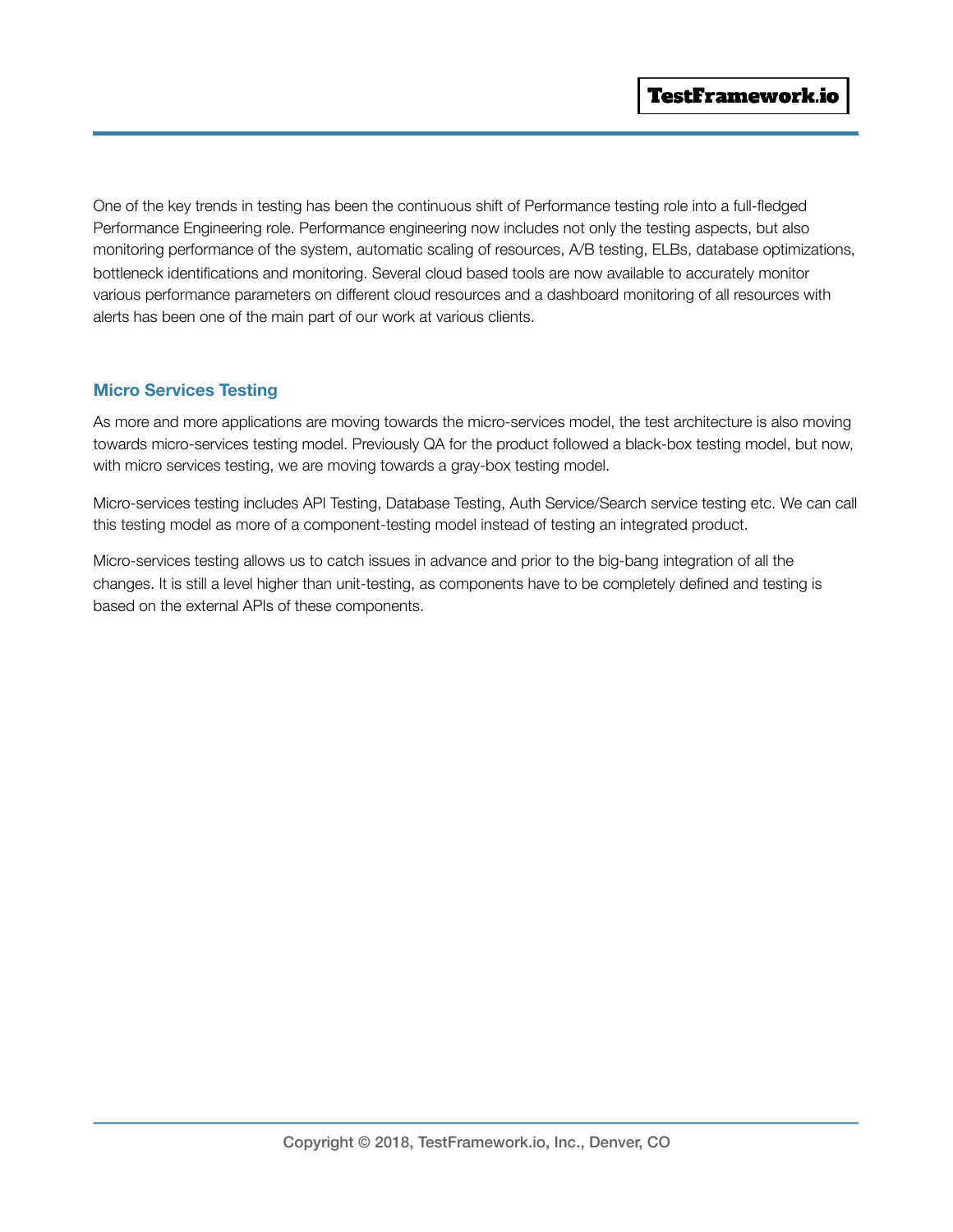# **Testing as a Service (TaaS)**

Testing as a Service (TaaS) or Managed QA Services is an outsourcing model where testing activities for the organizations are performed by an external team rather than employees. The external team in many cases is an offshore team, but we have had some instances where we have developed on-shore development teams for initial phases of automation development and project hand-over, followed by an offshore team for QA maintenance.

The advantages of Testing as a Service (TaaS) include:

- Support for on-demand testing resources. Testing is a cyclical activity where resource utilization is not constant. Testing as a Service would mean that clients would only have to pay for the hours when the test resources are in use.
- Lower costs due to offshore resources: Testing as a Service also helps in reducing costs for the organizations due to lower labor costs associated with offshore organizations.
- Automation Services are included: Testing as a Service includes Test automation frameworks, CI/CD frameworks and performance testing and monitoring, thus reducing the varied costs to the organization.

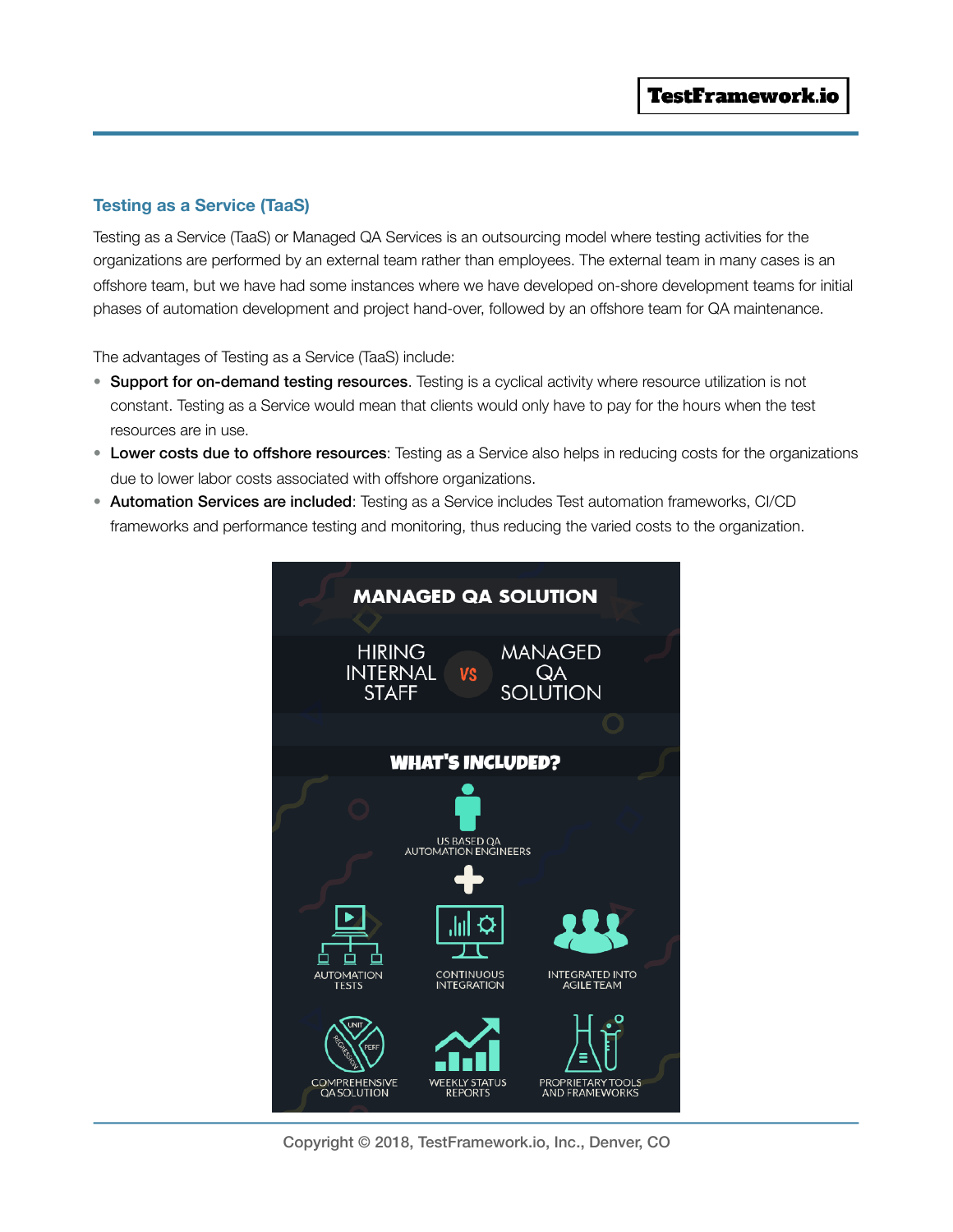#### **What's needed to enable Continuous Testing?**

The latest Gartner Magic Quadrant for Test Automation focuses on what's needed to enable Continuous Testing. Here are some of the key findings of the report on Test Automation and Continuous Testing:

- Test automation across development, QA, and performance testing are critical to achieving the level of Continuous Testing that DevOps requires.
- Avoiding the "test maintenance trap" is one of the greatest challenges of test automation. Practices like modelbased test automation, synthetic test data generation, service virtualization, etc. can help.
- The test automation market has changed dramatically over the past year, and more changes are likely to come soon. DevOps will ultimately force organizations to find a sustainable test automation approach that works for their people, processes, and technologies.
- Open source test automation solutions such as Selenium and Appium have made a strong impact on test automation—primarily for developers focused on web and mobile front ends. They have provided a welcome level of "standardization," but aren't yet viable for non-developers such as subject matter experts and business analysts.

# **Are you looking to streamline QA operations in your organization?**

Most organizations are following some level of Agile and DevOps practices in their organizations, but are looking to move to the next step and have a fully streamlined solution that is robust, reliable and easy to maintain. This is where we come in - our Automation Services or Managed QA Services provide the customized solution that our client needs for their specific circumstances.

You can reach us anytime at **[www.TestFramework.io](http://www.TestFramework.io)** or emailing **[contact@testframework.io](mailto:contact@testframework.io)**. We are located in Denver at 2420 17th Street Denver, CO 80202.